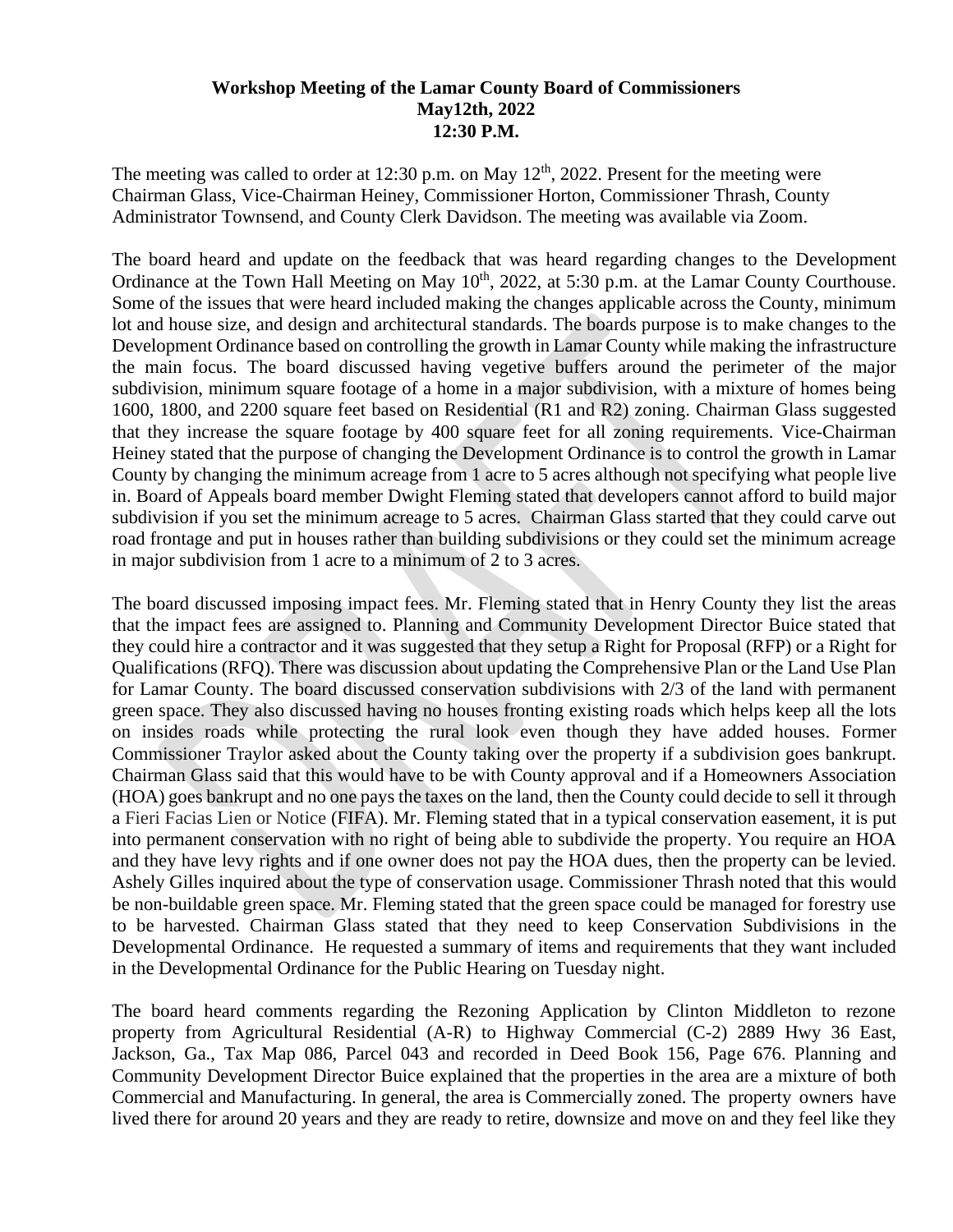will get a better value on their home if it is changed to Commercial zoning. There are no actual plan for the property other than marketing it as Commercially zoned.

County Administrator Townsend shared a request from Fire Chief Matthews to purchase a new Fire Engine from the updated SPLOST Budget for \$504,374.00. He has two trucks; two that are 2012 models and one from the year 2018. The new Fire Engine will be housed at Fire Station 1 and then he will move another Fire Engine to the Parker Branch Fire Station. The new SPLOST will go into effect September 2023 with the distributions being received in October of 2023. County Administrator Townsend said that in the next five years, the plan it to build a new Fire Station in the North end of the County. The board inquired about the priority of a new Fire Station versus a new Fire Engine since the growth of the County is encouraged to go towards the North end of the County. Chairman Glass requested a five year plan for the Fire Department.

The board discussed the Towaliga Circuit Budget. Chairman Glass stated that there was not a consensus among the 3 counties at this time. The Public Defenders budget supplement went from \$15,000,00 to \$21,000.00. The District Attorney sent out a modification where it went up by \$37,000.00 due to the delay of hiring an employee for 6 months. Commissioner Thrash said that the only issue that she has with the \$5,000.00 increase for State employees. Chairman Glass said that there was discussion amongst the counties regarding taking the \$5,000.00 increase out of the non-State employees because none of the counties are doing this for their employees. Chairman Glass stated that the Judge asked for the budget be approved by May 15<sup>th</sup> but since he did not receive a response back from the Judge regarding holding a Special Called meeting of the Board of Commissioners to approve the budget, he decided that they would put this this on the May  $17<sup>th</sup>$ , 2022, agenda. Chairman Glass stated that he would respond on May  $18<sup>th</sup>$ , 2022, to the Judge with the Board of Commissioners decision. The Accountability Court budget was increased from \$42,000.00 to \$70,000 because they are proposing 2 new courts; Mental Health and a Veterans Court.

 County Administrator Townsend shared a proposal for a Brella Contract with NFP. Since the Board of Commissioners cancelled the Wellness Program with Corporate Health Partners (CHP) for \$58,600.00. Anthem Healthcare Program has added coverage for employee Dental, Vision, and a new Brella Premium with the savings from cancelling the Wellness Program. Employees pay \$5.00 to sign-up for the program and they can receive a maximum of up to \$700.00 in rewards. NFP will provide 6 months of coverage and then the remaining 6 months of coverage for Dental premium will cost the County \$19,493.00 and \$3,936.00 for Vision premium and \$14,904.00 for the Brella premium. This is a supplemental policy like Aflac.

Ashley Gilles addressed the board as a citizen of Lamar County. Ms. Gilles received a call from the Democratic Chairman, Lynn Hadaway in which was cussed out for about 30 minutes with the expectation that she was going to somehow change the board. Ms. Gilles said that some of the phrases used in the conversation were concerning enough for her to contact the Sheriff of Lamar County. Ms. Gilles said that she already felt that she was at a disadvantage. Ms. Gilles said that she wanted to review the things that happened with the ballot question as a concerned citizen. If that happened to the other side, she said that she would feel justified and right in defending that person. Ms. Gilles said that she has a problem with this repetitive issue. Ms. Gilles said that she asked Elections Supervisor Anita Reid on March 10<sup>th</sup>, 2022, to put a question on the ballot. Ms. Gilles said that she told her she was checking with a liaison and she would let her know. On April 14<sup>th</sup>, 2022, she asked her if the question was on the ballot and received the answer that it was not on April 19th, 2022. The problem that Ms. Gilles has with this is that all of the ballot information had already been submitted prior to the initial email in March. Ms. Gilles said that she did not understand how the ballot information could have gotten sent off before qualifying had ended. Ms. Gilles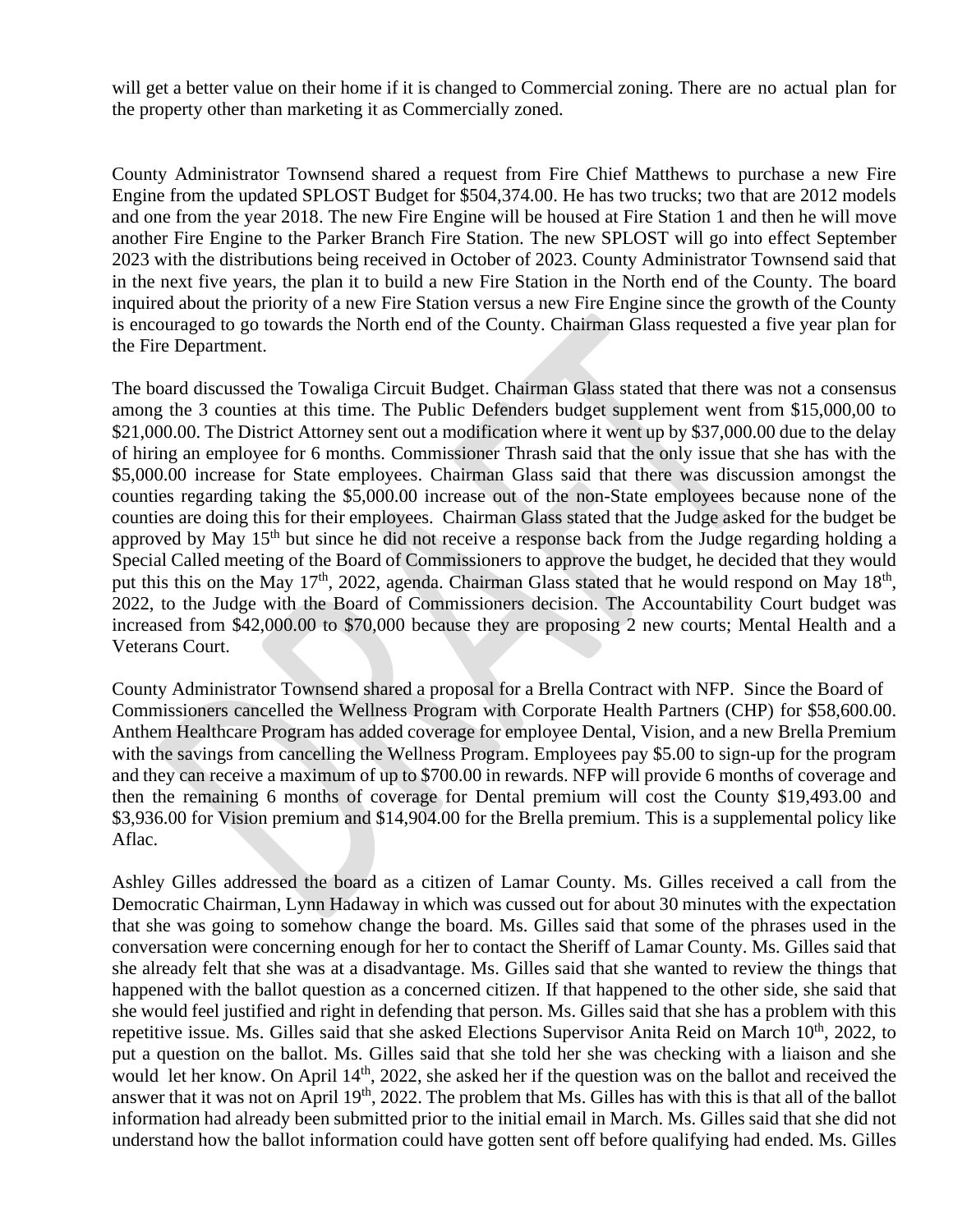said that this was done in a timely fashion and they had everything submitted and when it was addressed it should have been fixed properly. It does not matter about the cost, just follow the law. There was time and a way to fix it, then the question was asked about putting it on the general ballot which she said that she discussed with other people in the room and they said that you could not do that. Ms. Gilles said that they are making decisions and breaking the law by trying to rectify the stuff they are not doing. Ms. Gilles wanted to know they were to put an end to this. Ms. Gilles asked how they were to hold people accountable on this whether you are on the board or not. If this had happened on the Democrat Party, she would be standing right there with them saying that this is not right and it all needs to be changed. Ms. Gilles said that a fair and free election is paramount to this Country. Ms. Gilles said that she feels frustrated and threatened. Ms. Gilles stated that she started with a reform that a lot of small counties have; 2 Democrats, 2 Republicans and a Court Appointed middle person. She stated that she spoke to some people about this and they wanted to keep their representation from the City of Milner, or Lamar County which is fine but is supposed to be non-partisan up there. Ms. Gilles said that this is not the first time an incident where they say they have not turned their stuff in on time has happened but she has not heard it happen to the other side. The fact that the Elections Superintendent will not even cordially respond, talk to or inform the Chairman of one of the parties even though there are two parties to help supervise the elections. Chairman Glass requested that they focus on reform that Ms. Gilles proposes. Ms. Gilles said that she would like to be able to replace board members if they are not doing the right thing and in a 2 year term versus a 4 year term. This would be with the same appointing authorities that are already in place. Ms. Gilles said that if they are doing their job, let them stay in. Ms. Gilles said that this would be the Chair of the Party that could remove anyone in the County or the Cities if they are not doing their job or not holding to the standards, anyone who has an appointment could remove that person. Chairman Glass noted that this is not-reappointing and not removing. Ms. Gilles said that she would love to be able to remove someone "At Will." Ms. Gilles said that they have to be able to hold people accountable on either party side. Ms. Gilles said that she has spoken to the City of Barnesville and the City of Milner. Chairman Glass said that this would have to be local legislation that would be taken up in the 2023 Legislative Session unless there is a Special Called Legislative Session that might allow for this. Chairman Glass requested that they bring this request back to the Workshop in June.

Chairman Glass stated that the Association of County Commissioners of Georgia (ACCG) sent out a summary of all of the Legislative bills. Some of the things that they were fighting against were not passed; legalized horse racetracks, limiting local control on zoning. The ones that did pass are; a \$5,000.00 increase for all State employees and elected officials. That will cost the County locally \$55,00.00 for the eleven elected officials plus the FICA. Chairman Glass stated that some of the things that they wanted passed and some of them did not but overall, it was a good Legislative Session.

The board reviewed the Regular Business Meeting.

- 1) Call to Order
- 2) Pledge of Allegiance
- 3) Invocation will be given by Cyndi McDonald of the First Methodist Church of Barnesville
- 4) Recess for Public Hearing
	- i. Rezoning Application by Clinton Middleton to rezone property from Agricultural Residential (A-R) to Highway Commercial (C-2) 2889 Hwy 36 East, Jackson, Ga., Tax Map 086, Parcel 043: and recorded in Deed Book 156, Page 676
- 5) Reconvene Regular Business Meeting
- 6) Approval of Agenda
- 7) Proclamation will be given for John Perry Walker, Sr.
- 8) Minutes Approval
	- i. Workshop Minutes-April  $14<sup>th</sup>$ , 2022
	- ii. Public Hearing Minutes-April 19<sup>th</sup>, 2022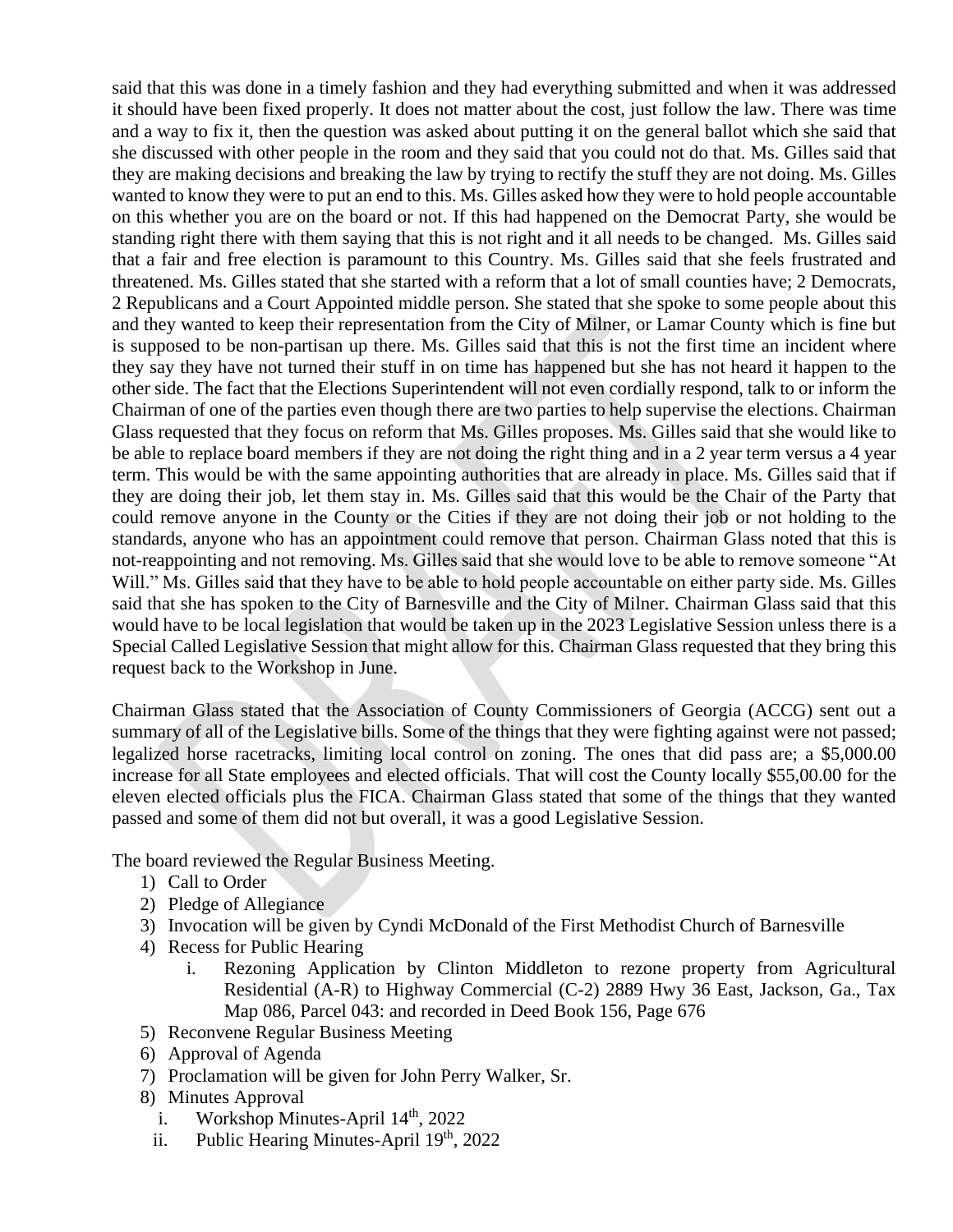- iii. Regular Scheduled Meeting-April  $19<sup>th</sup>$ , 2022
- 9) 2<sup>nd</sup> Reading Ordinance 2022-01 Development Regulations
- 10) Ordinance 2022-05- Rezoning Application by Clinton Middleton to rezone property from Agricultural Residential (A-R) to Highway Commercial (C-2) 2889 Hwy 36 East, Jackson, Ga., Tax Map 086, Parcel 043: and recorded in Deed Book 156, Page 676.
- 11)Board Appointments
	- i. Region 04 Emergency Medical Services Advisory Council
	- a. Term Change in the Bylaws from 2 years to 3 years.
	- i. Position 1: Douglas Matthews Expiration June  $30<sup>th</sup>$ , 2023
	- ii. Position 2: Robert Cox Expiration-June  $30<sup>th</sup>$ , 2024
- 12) Towaliga Circuit Budget
- 13) Indigent Defense Services FY 2023 Contract
- 14) Right of Way Mowing

County Administrator Townsend explained that the estimate from Bradley's Cleaning and Lawn Services (BCLS) for County Wide Mowing is \$261,261.00. Due to the fuel cost, they are increasing their prices to \$16,107.00 per cut to help cover the cost. In the event, that the fuel cost continues to rise, the buyer will be charged up to \$25,000.00 per cut. The board agreed to defer the request if gas prices get higher than \$6.00 a gallon. Vice-Chairman Heiney suggested that wildflowers be planted on the property owners side of the drainage ditch. Mr. Fleming asked if they were cutting to the backside of the ditch. Chairman Glass stated that they are cutting along the right of way. Mr. Fleming said that if you want your drainage ditch maintained properly then the wildflowers need to be on the backside of the ditch because the front and the backsides of the ditch need to be cut. Some of the wildflowers have to be re-seeded and the cost is not cheap.

15)Recreation Gym Bid

County Administrator Townsend presented a bid from Blue Bear Restoration for the BA Gym and bathroom roof coating, the front of the gym roof coating, the closed cell foam for the roof, the closed cell foam for the walls, insulation removal and haul off and paint foam with thermal fire paint for a cost of \$168,029.00. The bid from Southeastern Surfaces & Equipment, Inc. for the Gym flooring, the basketball backstops, and the telescoping bleachers was for a cost of \$153,412.00. The bid for new HVAC units from A&B Heating & Cooling was the low bid for a cost of \$72,660.00. The total cost received thus far for the renovation of the Gym is \$394,101.00. County Administrator Townsend is waiting on the bid from Blue Bear Restoration for the new LED lights. Commissioner Thrash received an email from Josh Griffiths requesting that they include more money in the budget for the Recreation Department. He stated that the Recreation Department is in great need of upgrading the fencing, lighting and the bathrooms. The Recreation facilities in other counties all are in much better shape because the Recreation Department is not being funded by the County. Commissioner Thrash noted that back in 2010 the Recreation Department took the biggest budget cut and they do need to spend some money on the lightning and the bathrooms. County Administrator Townsend said that Recreation Director Lowe received a quote a couple of years ago on LED lighting for the football fields for a cost of \$30,000.00. He reported that they are cleaning out the old recycling building. Commissioner Thrash and the board discussed the deadline issue for turning away kids that wanted to play ball. The issue is with the number of kids on a team and the number of coaches that they have for each team.

16) Administrator's Report

County Administrator Townsend reported that everything is doing well this month. The revenues should be at 33 percent and they are 31 percent. The expenditures were higher in April because